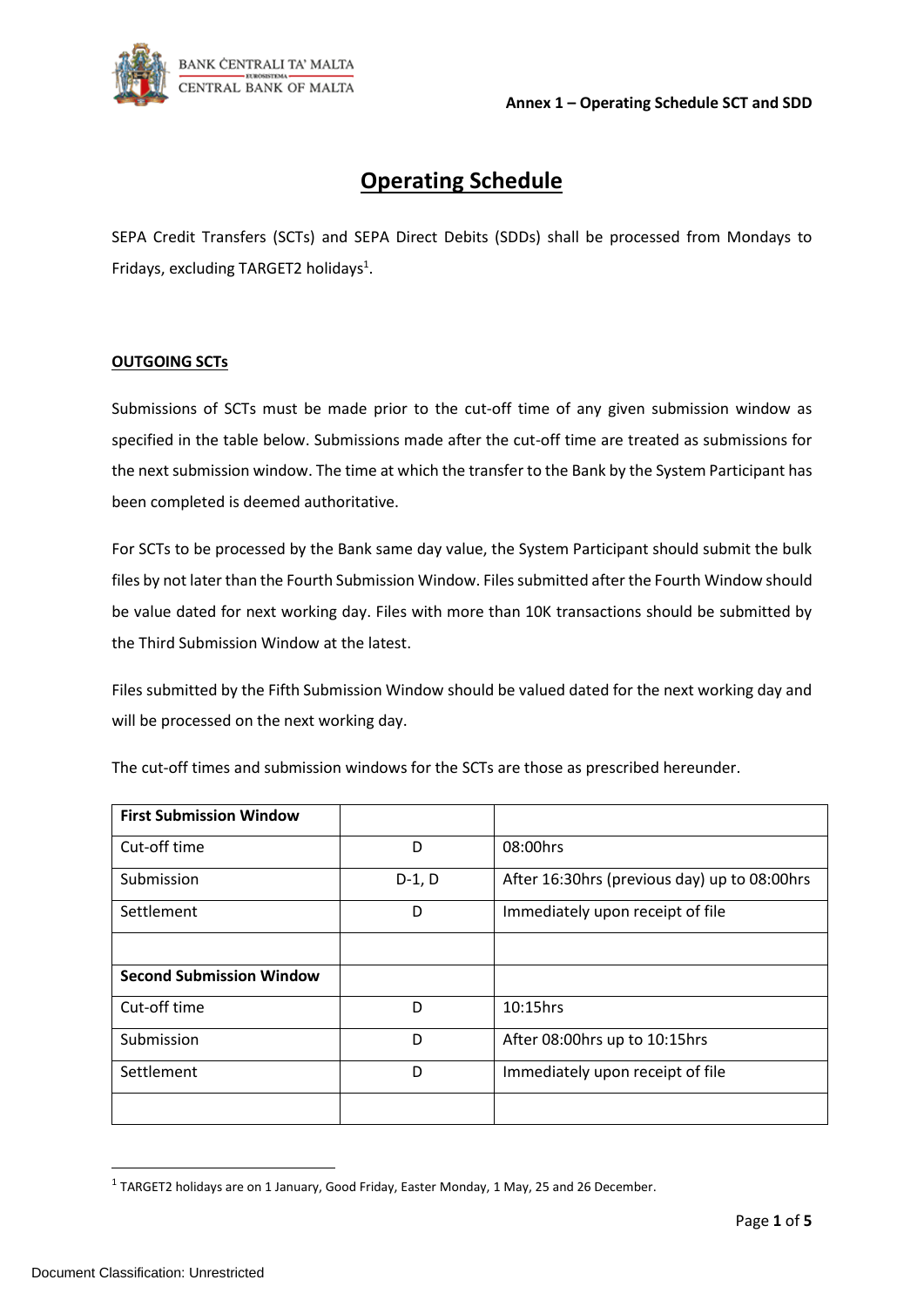| <b>Third Submission Window</b>  |       |                                     |  |
|---------------------------------|-------|-------------------------------------|--|
| Cut-off time                    | D     | 12:45hrs                            |  |
| Submission                      | D     | After 10:15hrs up to 12:45hrs       |  |
| Settlement                      | D     | Immediately upon receipt of file    |  |
|                                 |       |                                     |  |
| <b>Fourth Submission Window</b> |       |                                     |  |
| Cut-off time                    | D     | $15:15$ hrs                         |  |
| Submission                      | D     | After 12:45hrs up to 15:15hrs       |  |
| Settlement                      | D     | Immediately upon receipt of file    |  |
|                                 |       |                                     |  |
| <b>Fifth Submission Window</b>  |       |                                     |  |
| Cut-off time                    | D     | 16:30hrs                            |  |
| Submission                      | D     | After 15:15hrs up to 16:30hrs       |  |
| Settlement                      | $D+1$ | Around 07:30hrs of next working day |  |

## **INCOMING SCTs from EBA**

| <b>First delivery window</b>             |                      |
|------------------------------------------|----------------------|
| Settlement and delivery of bulk payments | From around 07:30hrs |
|                                          |                      |
| Second delivery window                   |                      |
| Settlement and delivery of bulk payments | From around 10:00hrs |
|                                          |                      |
| Third delivery window                    |                      |
| Settlement and delivery of bulk payments | From around 12:30hrs |
|                                          |                      |
| Fourth delivery window                   |                      |
| Settlement and delivery of bulk payments | From around 15:00hrs |
|                                          |                      |
| Fifth delivery window                    |                      |
| Settlement and delivery of bulk payments | From around 16:30hrs |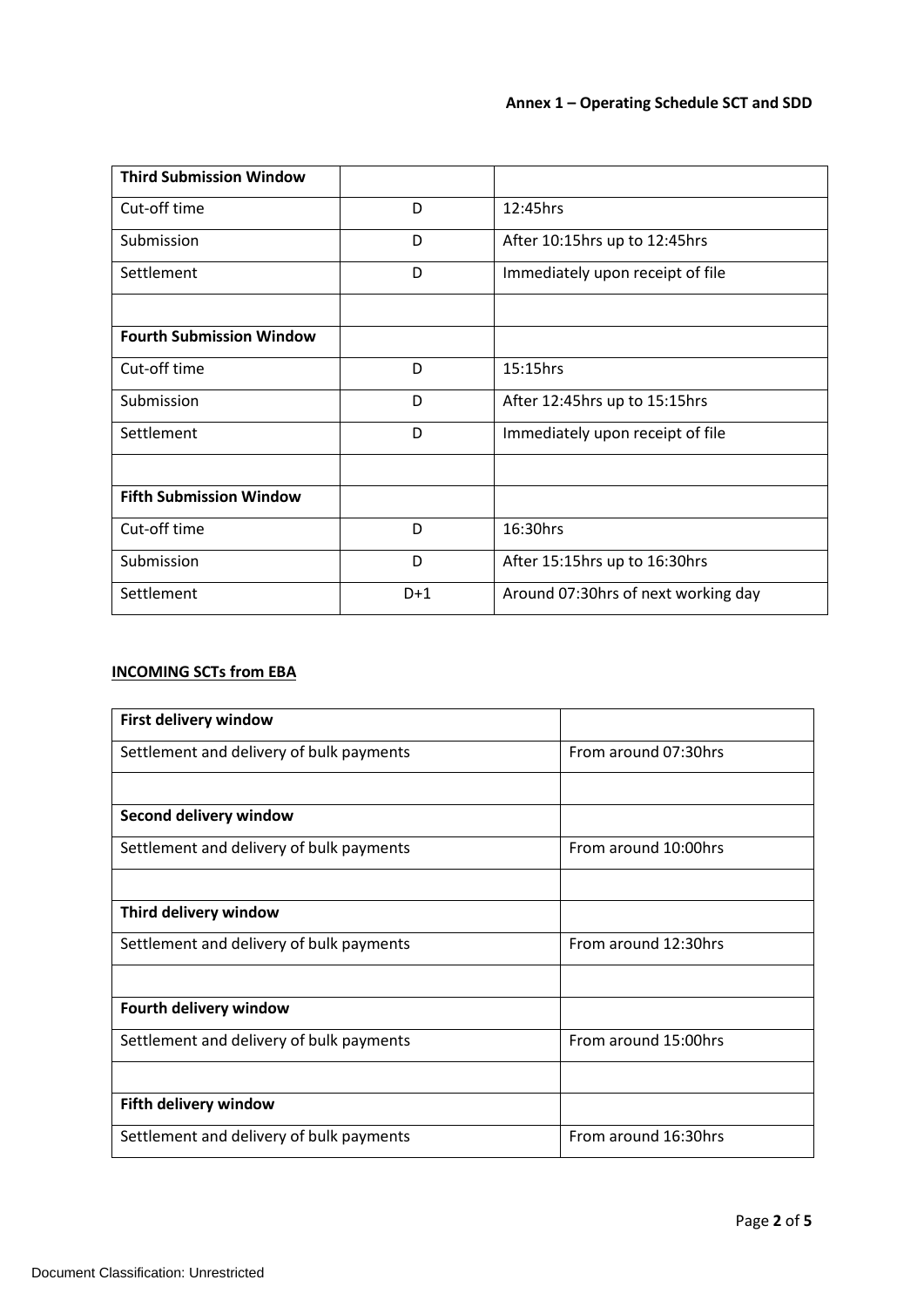### **SCT Payment Orders between Payments HUB System Participants**

Any SCTs received from a Debtor IP addressed to another Creditor IP on the Payments HUB are settled and delivered on the quarter of every hour after receipt from the Debtor IP.

#### **SDD**

**Submission of Debits and R-Messages. Banks are expected to adhere to the timings for submission of debits as required by the EPC SDD Scheme Rulebook:** 

#### **Submission of Debits**:

▪ The earliest date on which a Debit can be submitted is 14 calendar days prior to settlement (STEP2 SDD CORE and B2B)

▪ The latest date on which a debit can be submitted:

- STEP2 SDD CORE Service: One (1) TARGET day by 14:30hrs for a first, one-off, recurring or final direct debit.

- STEP2 SDD B2B Service: One (1) TARGET day by 14:00hrs for a first, one-off, recurring or final direct debit.

#### **Submission of R – Messages:**

- The last date on which a Request for Cancellation, Bulk cancellation or Reject/Refusal can be initiated before the sending cut-off on the day of settlement (due date):
- STEP2 SDD CORE Service cut-off time: 10:00hrs on day D;
- STEP2 SDD B2B Service cut-off time: 11:00hrs on day D.
- The latest date on which a Reversal can be initiated: Five (5) TARGET days following settlement (STEP2 SDD CORE and B2B)
- The latest date for settlement of Returns:
- STEP2 SDD CORE Service: Five (5) TARGET days following settlement;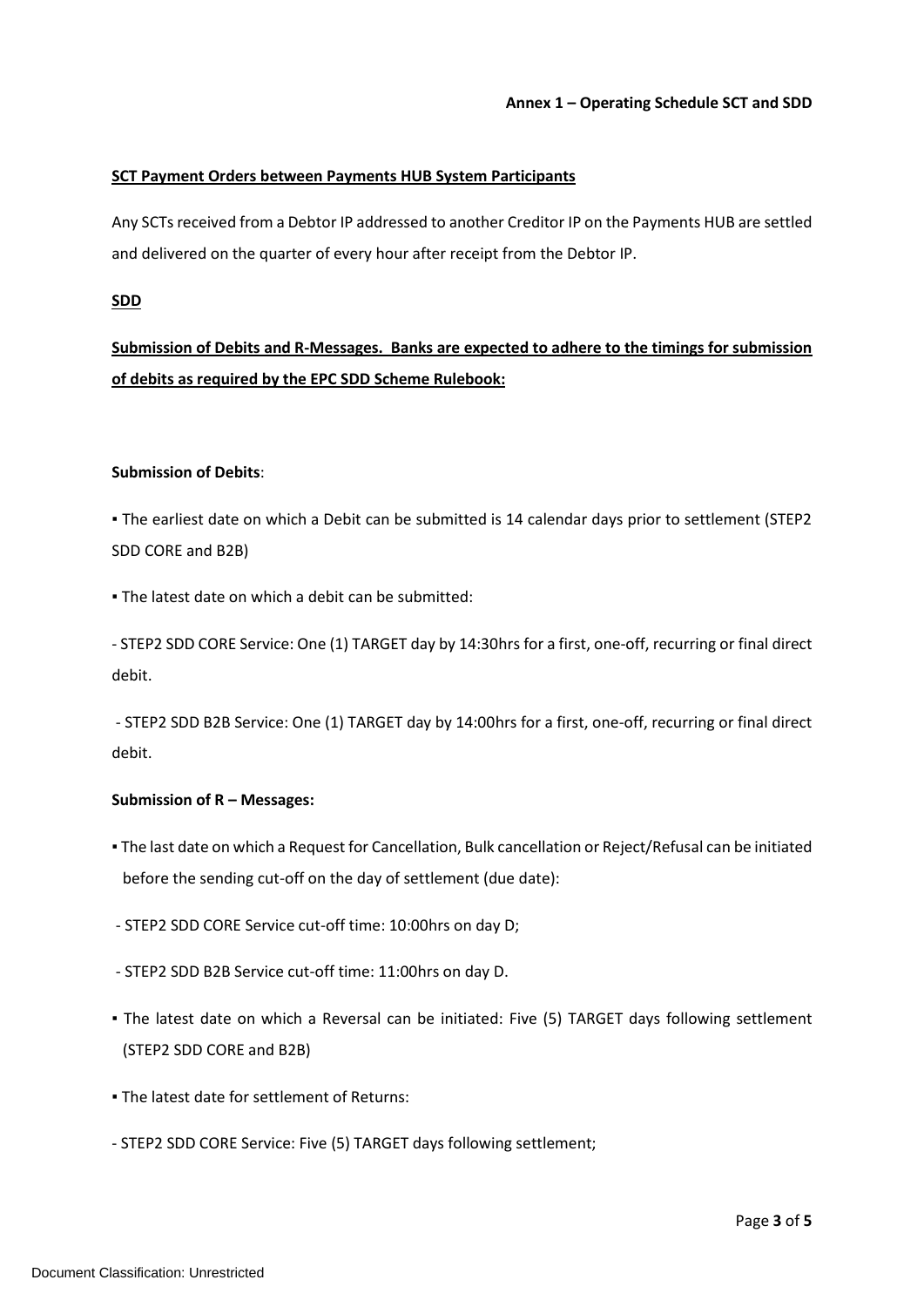- STEP2 SDD B2B Service: Three (3) TARGET days following settlement.

▪ The latest date on which a Request for Refund can be submitted (STEP2 CORE Service only):

47 TARGET days following settlement of an authorised transaction; in the case of an unauthorised transaction, up to 440 calendar days following settlement.

|                | <b>Description</b>                                                       | Core         | B <sub>2</sub> B |
|----------------|--------------------------------------------------------------------------|--------------|------------------|
| $\mathbf{1}$   | A Direct Debit can be submitted by the Creditor Bank up to 14 calendar   | D-14C        | $D-14C$          |
|                | days prior to the Due Date of the Debit. The STEP2 SDD Services will not |              |                  |
|                | accept Debits prior to this earliest acceptance date.                    |              |                  |
| $\overline{2}$ | The latest date before the Due Date on which a first or one-off Debit    | $D-1T$       | $D-1T$           |
|                | must be received by the Debtor Bank.                                     |              |                  |
| $\overline{3}$ | The latest date before the Due Date on which a recurring or final Debit  | $D-1T$       | $D-1T$           |
|                | must be received by the Debtor Bank.                                     |              |                  |
| 4              | Due Date "D" (see below for more on date relationships)                  | $\mathbf{0}$ | $\mathbf{0}$     |
| 5              | The latest date on which a Reversal can be exchanged                     | $D+5T$       | $D+5T$           |
| 6              | The latest date on which a Return can be exchanged                       | $D+5T$       | $D+3T$           |
| $\overline{7}$ | The latest date on which a Refund (authorised transaction) can be        | D+47T        | N/A              |
|                | exchanged (only STEP2 SDD Core)                                          |              |                  |
| 8              | The latest date on which a Refund (unauthorised transaction) can be      | D+440T       | N/A              |
|                | exchanged (only STEP2 SDD Core)                                          |              |                  |

#### **Submission cut off times:**

| Service          | R-Message Cut-off times (on settlement | Sending Cut-off for Direct Debits on |
|------------------|----------------------------------------|--------------------------------------|
|                  | date)                                  | settlement date -1T                  |
| Core             | 10:00                                  | 14:30                                |
| B <sub>2</sub> B | 11:00                                  | 14:00                                |

T = TARGET DAY

## C = CALENDAR DAY